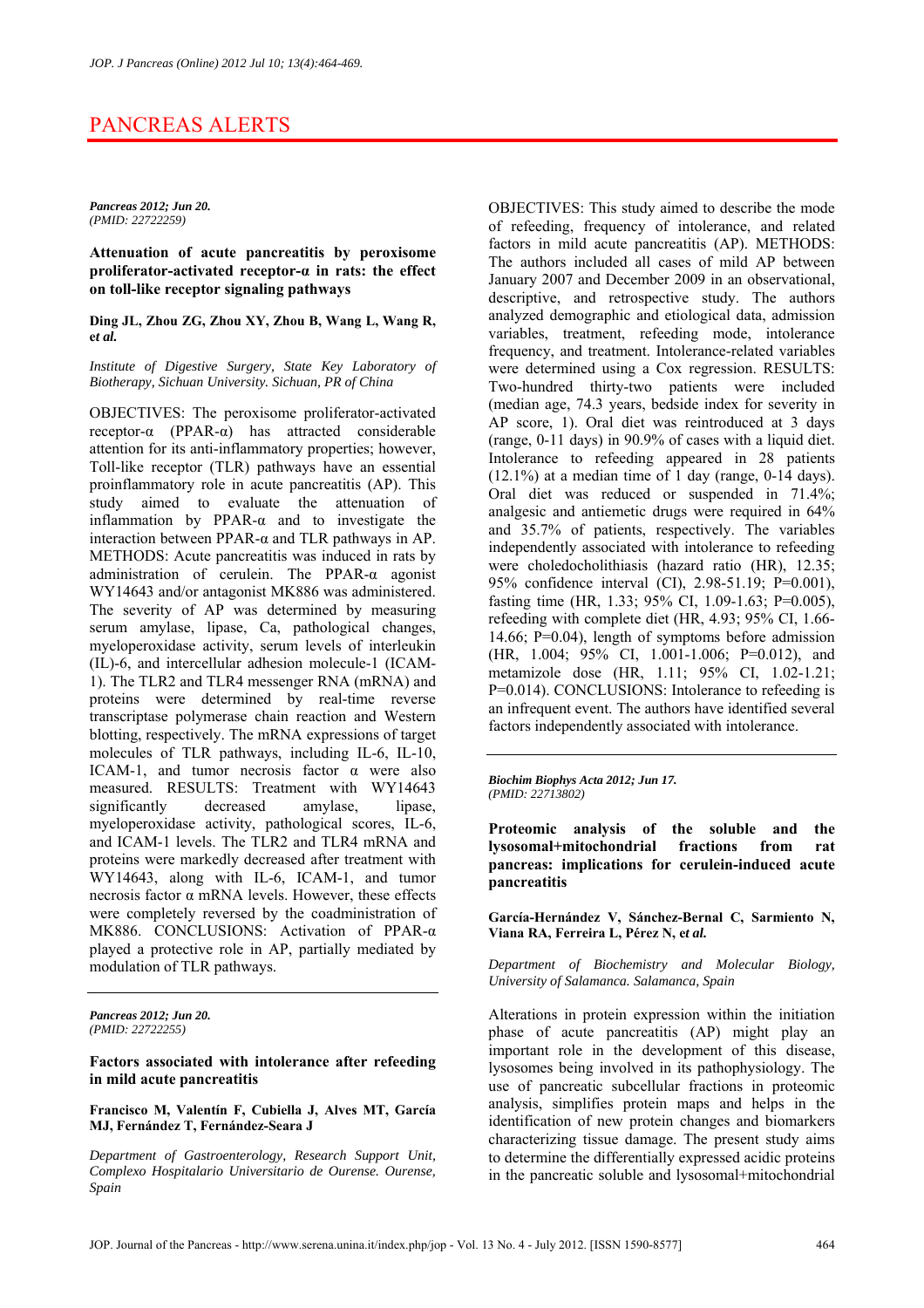(L+M) fractions from rats during the early phase of the experimental model of cerulein (Cer)-induced AP. Subcellular pancreatic extracts from diseased and control rats were analyzed by 2-DE (3-5.6 pH range) and MALDI-TOF/TOF MS. Comparative analysis afforded the conclusive identification of 13 (soluble fraction) and 7 (L+M fraction) proteins or protein fragments ocurring in different amounts between diseased and control pancreas, some of them being newly described in AP. In the soluble fraction, the authors detected changes related to inflammation and apoptosis  $(\alpha 1$ -inhibitor-3,  $\alpha$ -1 antitrypsin,  $\alpha$ -1 macroglobulin, haptoglobin, STRAP), oxidative stress and stress response (peroxiredoxin-2, thioredoxin-like 1, GRP94/TRA1, heat shock cognate 71kDa protein), digestive proteases (elastase 3B), serine protease inhibition (serpins B6 and A3L) and translation processes (EF 1- $\delta$ ). In the L+M fraction, the authors detected changes mainly related to energy generation or cellular metabolism (ATP synthase β subunit, chymotrypsinogen B, triacylglycerol lipase), cell redox homeostasis (iodothyronine 5'monodeiodinase) and digestive proteases (carboxypeptidase B1). The data should provide valuable information for unraveling the early pathophysiologic mechanisms of Cer-induced AP.

*J Pediatr Surg 2012; 47(6):1185-91. (PMID: 22703791)* 

**Utility of the computed tomography severity index (Balthazar score) in children with acute pancreatitis** 

**Lautz TB, Turkel G, Radhakrishnan J, Wyers M, Chin AC** 

*Department of Surgery, Children's Memorial Hospital, Northwestern University. Chicago, IL, USA* 

BACKGROUND: Previous studies in children with acute pancreatitis have demonstrated that clinical scoring systems such as the Ranson, modified Glasgow, and pediatric acute pancreatitis scores are of value in predicting severity of the disease. The aim of this study was to determine the predictive value of the computed tomography severity index (CTSI or Balthazar score) in pediatric patients. METHODS: All children  $(≤18 \text{ years})$  admitted to their institution with acute pancreatitis from 2000 through 2009 were reviewed. Contrast-enhanced computed tomographic (CT) images at presentation were retrospectively reviewed by two pediatric radiologists. Peripancreatic fluid and the extent of necrosis were assessed to determine the CTSI. The predictive value of the CTSI was calculated and compared with clinical scoring systems. RESULTS: Of 211 children with acute pancreatitis, 64 underwent contrast-enhanced CT at presentation. The median age was 12.3 years. Etiology of pancreatitis was idiopathic (35.9%), gallstone

(17.2%), medication-induced (20.3%), posttransplant  $(9.4\%)$ , traumatic  $(6.3\%)$ , structural  $(1.6\%)$ , and other (9.4%). The sensitivity, specificity, positive predictive value, and negative predictive value of the CTSI (using a cutoff score of 4+) were 81%, 76%, 62%, and 90%, respectively, which compared favorably to the results of the pediatric acute pancreatitis (53%, 72%, 41%, 80%), Ranson (71%, 87%, 67%, 89%), and modified Glasgow (71%, 87%, 67%, 89%) scores. CONCLUSION: The CTSI is superior to clinical scoring systems for identifying children with acute pancreatitis at heightened risk for developing serious complications.

*Dig Dis 2012; 30(3):277-83. (PMID: 22722552)* 

**The role of chronic inflammation: chronic pancreatitis as a risk factor of pancreatic cancer** 

### **Dítě P, Hermanová M, Trna J, Novotný I, Růžička M, Liberda M, Bártková A**

*Faculty of Medicine, University of Ostrava. Ostrava, Czech Republic* 

Pancreatic carcinoma is a condition with late diagnosis and one for which there is no effective screening method. One possible diagnostic approach of so-called early adenocarcinoma is the identification and systematic examination of individuals at risk for this condition. Between 1992 and 2005 the authors systematically observed 223 individuals diagnosed with chronic pancreatitis. In this 14-year period the authors performed classical biochemical tests, endoscopic ultrasound, CT scans and ERCP. The authors also asked about the number of cigarettes smoked per year and classified individuals consuming regularly more than 80 g of alcohol per day for 5 years for men and 50 g of alcohol per day for 5 years for women as having the alcoholic form of chronic pancreatitis. The remaining patients were classified according to the TIGARO classification. Alcoholrelated etiology was detected in 73.1% of patients, 21.5% had the chronic obstructive form and only 5.4% were classified as idiopathic pancreatitis. Pancreatic carcinoma was detected in 13 patients with chronic pancreatitis (5.8%), 3 patients were diagnosed with gastric carcinoma and 1 with esophageal carcinoma. Pancreatic malignancy developed mainly in patients with the alcoholic form of pancreatitis  $(4.5\%)$ . In the 14-year period 11 subjects died, out of which 8 cases were related to pancreatic carcinoma. Pancreatic and extrapancreatic cancer localized in the gastrointestinal tract are serious complications of chronic nonhereditary pancreatitis. Systematic observation of patients with chronic pancreatitis must be performed with the aim of early diagnosis of pancreatic malignancies (but also including other types).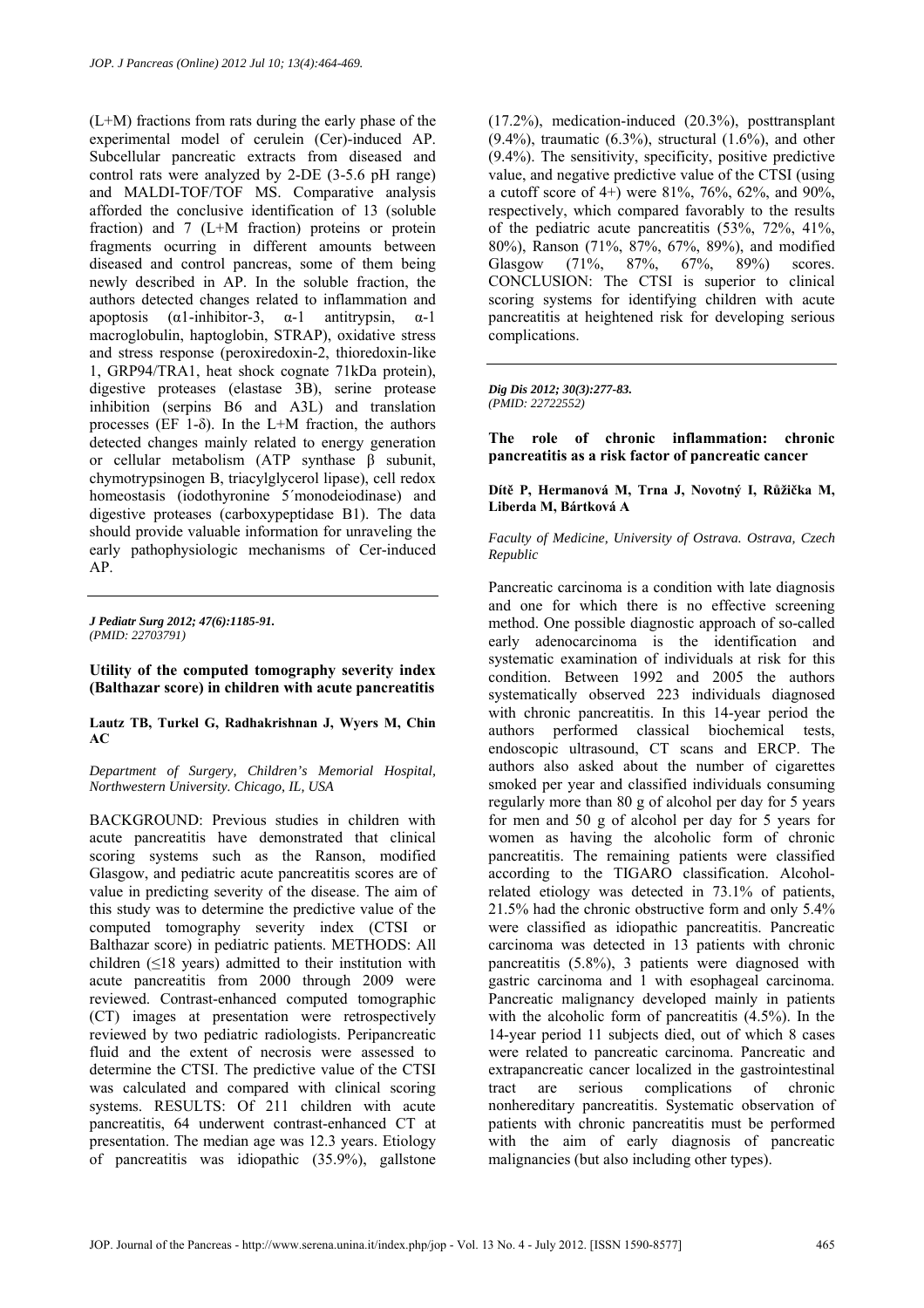*J Gastrointest Surg 2012; Jun 19. (PMID: 22711213)* 

**The daily practice of pancreatic enzyme replacement therapy after pancreatic surgery: a Northern European survey: enzyme replacement after surgery** 

**Sikkens EC, Cahen DL, van Eijck C, Kuipers EJ, Bruno MJ** 

*Department of Gastroenterology and Hepatology, Erasmus University Medical Center. Rotterdam, The Netherlands* 

INTRODUCTION: After pancreatic surgery, up to 80% of patients will develop exocrine insufficiency. For enzyme supplementation to be effective, prescribing an adequate dose of pancreatic enzymes is mandatory but challenging because the required dose varies. Data on the practice of enzyme replacement therapy after surgery are lacking, and therefore, the authors conducted this analysis. METHODS: An anonymous survey was distributed to members of the Dutch and German patient associations for pancreatic disorders. The target population consisted of patients with chronic pancreatitis or pancreatic cancer who had undergone pancreatic surgery and were using enzymes to treat exocrine insufficiency. Results were compared to a similar group of non-operated patients. RESULTS: Ninety-one cases were analyzed (84% underwent a resection procedure). The median daily enzyme dose was 6, and 25% took three or less capsules. Despite treatment, 68% of patients reported steatorrhea-related symptoms, 48% adhered to a non-indicated dietary fat restriction, and only 33% had visited a dietician. The outcome was equally poor for the 91 non-operated patients. CONCLUSION: Most patients suffering from exocrine insufficiency after pancreatic surgery are undertreated. To improve efficacy, physicians should be more focused on treating exocrine insufficiency and educate patients to adjust the dose according to symptoms and their diet.

*Pancreas 2012; Jun 12. (PMID: 22695134)* 

**Changes in 1,25-dihydroxyvitamin D and 25 hydroxyvitamin D are associated with maturation of regulatory T lymphocytes in patients with chronic pancreatitis: a randomized controlled trial** 

**Bang UC, Brandt L, Benfield T, Jensen JE** 

*Department of Endocrinology, Hvidovre Hospital. Copenhagen, Denmark* 

OBJECTIVES: The authors studied the impact of changes in 25-hydroxyvitamin D (25OHD) and 1,25 dihydroxyvitamin D (1,25(OH)2D) on regulatory T lymphocytes (Tregs) in patients with chronic

pancreatitis (CP) and fat malabsorption in a prospective clinical trial. METHODS: The patients were randomized to 1 of 3 treatments during 10 weeks: weekly UV-B in a tanning bed (group A), 1,520-IU/d vitamin D supplement (group B), or placebo (group C). A placebo tanning bed was used in groups B and C. The authors determined the levels of CD4 Tregs (CD3CD4CD25CD127lowFoxP3) and CD8 Tregs (CD3CD8CD25CD127lowFoxP3), together with 25OHD and 1,25(OH)2D. For baseline comparisons, the authors included 8 healthy individuals. Of the 30 included patients, 27 (group A, 7 patients; group B, 9 patients; and group C, 11 patients) completed the protocol. RESULTS: The baseline levels of CD4 Tregs relative to total CD4 count were higher in 22 patients with CP compared with healthy controls (2.8% *vs*. 1.9%,  $P < 0.05$ ) and were comparable for CD8+ Tregs (0.13% *vs*. 0.05%, P=0.3). Increases in levels of CD4 Tregs correlated to changes in 1,25(OH)2D (2% per 100 pmol/L, P=0.002) and 25OHD (3% per 100 nmol/L, P=0.01). CONCLUSIONS: Patients with CP have elevated relative levels of CD4 Tregs. Increases in 25OHD and 1,25(OH)2D were both related with increases in levels of Tregs.

*Cancer Causes Control 2012; May 22. (PMID: 22729932)* 

**Selected cancers with increasing mortality rates by educational attainment in 26 states in the United States, 1993-2007** 

# **Jemal A, Simard EP, Xu J, Ma J, Anderson RN**

*Surveillance Research Program, American Cancer Society. Atlanta, GA, USA* 

BACKGROUND: Mortality rates continue to increase for liver, esophagus, and pancreatic cancers in non-Hispanic whites and for liver cancer in non-Hispanic blacks. However, the extent to which trends vary by socioeconomic status (SES) is unknown. METHODS: The authors calculated age-standardized death rates for liver, esophagus, and pancreas cancers for non-Hispanic whites and non-Hispanic blacks aged 25-64 years by sex and level of education (≤12, 13-15, and  $>16$  years, as a SES proxy) during 1993-2007 using mortality data from 26 states with consistent education information on death certificates. Temporal trends were evaluated using log-linear regression, and rate ratios (RRs) with 95% confidence intervals (CIs) compared death rates in persons with ≤12 versus ≥16 years of education. RESULTS: Generally, death rates increased for cancers of the liver, esophagus, and pancreas in non-Hispanic whites and non-Hispanic blacks (liver cancer only) with  $\leq 12$  and 13-15 years of education, with steeper increases in the least educated group. In contrast, rates remained stable in persons with  $\geq 16$ years of education. During 1993-2007, the RR (rates in  $\leq$ 12 versus  $\geq$ 16 years of education) increased for all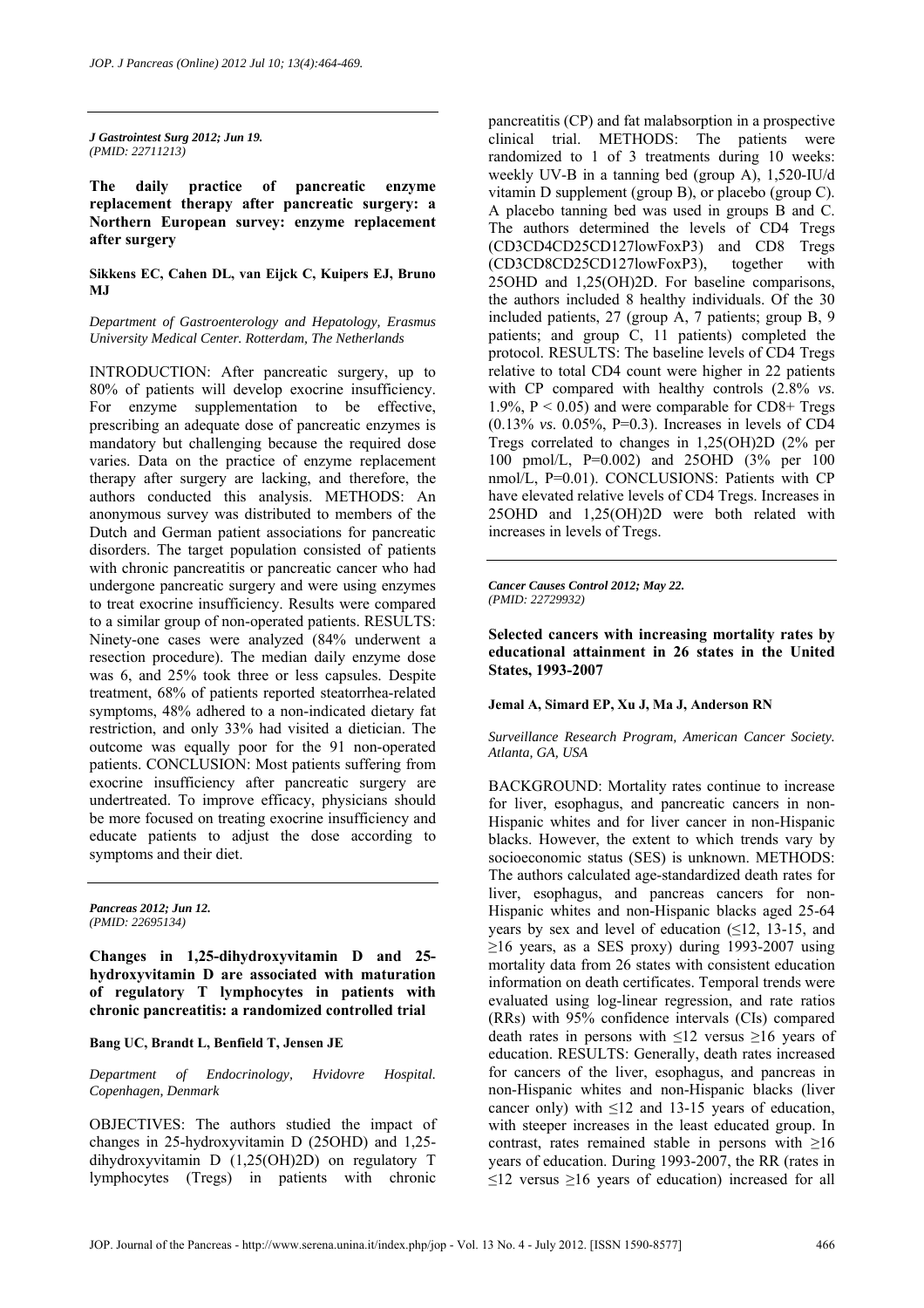three cancers, particularly for liver cancer among men which increased from 1.76 (95% CI, 1.38-2.25) to 3.23 (95% CI, 2.78-3.75) in non-Hispanic whites and from 1.28 (95% CI, 0.71-2.30) to 3.64 (95% CI, 2.44-5.44) in non-Hispanic blacks. CONCLUSIONS: The recent increase in mortality rates for liver, esophagus, and pancreatic cancers in non-Hispanic whites and for liver cancer in non-Hispanic blacks reflects increases among those with lower education levels.

*Int J Cancer 2012; Jun 22. (PMID: 22729780)* 

**Oxidative inhibition of Hsp90 disrupts the superchaperone complex and attenuates pancreatic adenocarcinoma** *in vitro* **and** *in vivo*

### **Sarkar S, Dutta D, Samanta SK, Bhattacharya K, Pal BC, Li J, e***t al.*

*Cancer Biology and Inflammatory Disorder Division; Council of Scientific and Industrial Research-Indian Institute of Chemical Biolog. Kolkata, India* 

Pancreatic cancer is almost always fatal, in part because of its delayed diagnosis, poor prognosis, rapid progression and chemoresistance. Oncogenic proteins are stabilized by the Hsp90, making it a potential therapeutic target. The authors investigated the oxidative stress-mediated dysfunction of Hsp90 and the hindrance of its chaperonic activity by a carbazole alkaloid, mahanine, as a strategic therapeutic in pancreatic cancer. Mahanine exhibited antiproliferative activity against several pancreatic cancer cell lines through apoptosis. It induced early accumulation of reactive oxygen species (ROS) leading to thiol oxidation, aggregation and dysfunction of Hsp90 in MIAPaCa-2. N-acetyl-L-cysteine prevented mahanine-induced ROS accumulation, aggregation of Hsp90, degradation of client proteins and cell death. Mahanine disrupted Hsp90-Cdc37 complex in MIAPaCa-2 as a consequence of ROS generation. Client proteins were restored by MG132, suggesting a possible role of ubiquitinylated protein degradation pathway. Surface plasmon resonance study demonstrated that the rate of interaction of mahanine with recombinant Hsp90 is in the range of seconds. Molecular dynamics simulation showed its weak interactions with Hsp90. However, no disruption of the Hsp90-Cdc37 complex was observed at an early time point, thus ruling out that mahanine directly disrupts the complex. It did not impede the ATP binding pocket of Hsp90. Mahanine also reduced *in vitro* migration and tube formation in cancer cells. Further, it inhibited orthotopic pancreatic tumour growth in nude mice. Taken together, these results provide evidence for mahanine-induced ROS-mediated destabilization of Hsp90 chaperone activity resulting in Hsp90-Cdc37 disruption leading to apoptosis, suggesting its potential as a specific target in pancreatic cancer.

*Biochim Biophys Acta 2012; Jun 20. (PMID: 22728049)* 

# **Targeting pancreatic cancer stem cells for cancer therapy**

### **Xia J, Chen C, Chen Z, Miele L, Sarkar FH, Wang Z**

*Department of Biochemistry and Biology, Bengbu Medical College. Anhui, PR of China* 

Pancreatic cancer (PC) is the fourth most frequent cause of cancer death in the United States. Emerging evidence suggests that pancreatic cancer stem cells (CSCs) play a crucial role in the development and progression of PC. Recently, there is increasing evidence showing that chemopreventive agents commonly known as nutraceuticals could target and eliminate CSCs that has been proposed as the root of the tumor progression, which could be partly due to attenuating cell signaling pathways involved in CSCs. Therefore, targeting pancreatic CSCs by nutraceuticals for the prevention of tumor progression and treatment of PC may lead to the development of novel strategy for achieving better treatment outcome of PC patients. In this review article, the authors have summarized the most recent advances in the pancreatic CSCs field, with particular emphasis on nutraceuticals to target CSCs for fighting this deadly disease.

*J Clin Endocrinol Metab 2012; Jun 22. (PMID: 22730516)* 

**Health disparities in endocrine disorders: biological, clinical, and nonclinical factors: an Endocrine Society Scientific Statement** 

**Golden SH, Brown A, Cauley JA, Chin MH, Gary-Webb TL, Kim C, e***t al.*

*Department of Medicine, Johns Hopkins University School of Medicine. Baltimore, MD, USA* 

The aim was to provide a scholarly review of the published literature on biological, clinical, and nonclinical contributors to race/ethnic and sex disparities in endocrine disorders and to identify current gaps in knowledge as a focus for future research needs. Participants in Development of Scientific Statement: The Endocrine Society's Scientific Statement Task Force (SSTF) selected the leader of the statement development group. She selected an eight-member writing group with expertise in endocrinology and health disparities, which was approved by the Society. All discussions regarding the scientific statement content occurred via teleconference or written correspondence. No funding was provided to any expert or peer reviewer, and all participants volunteered their time to prepare this Scientific Statement. Evidence: The primary sources of data on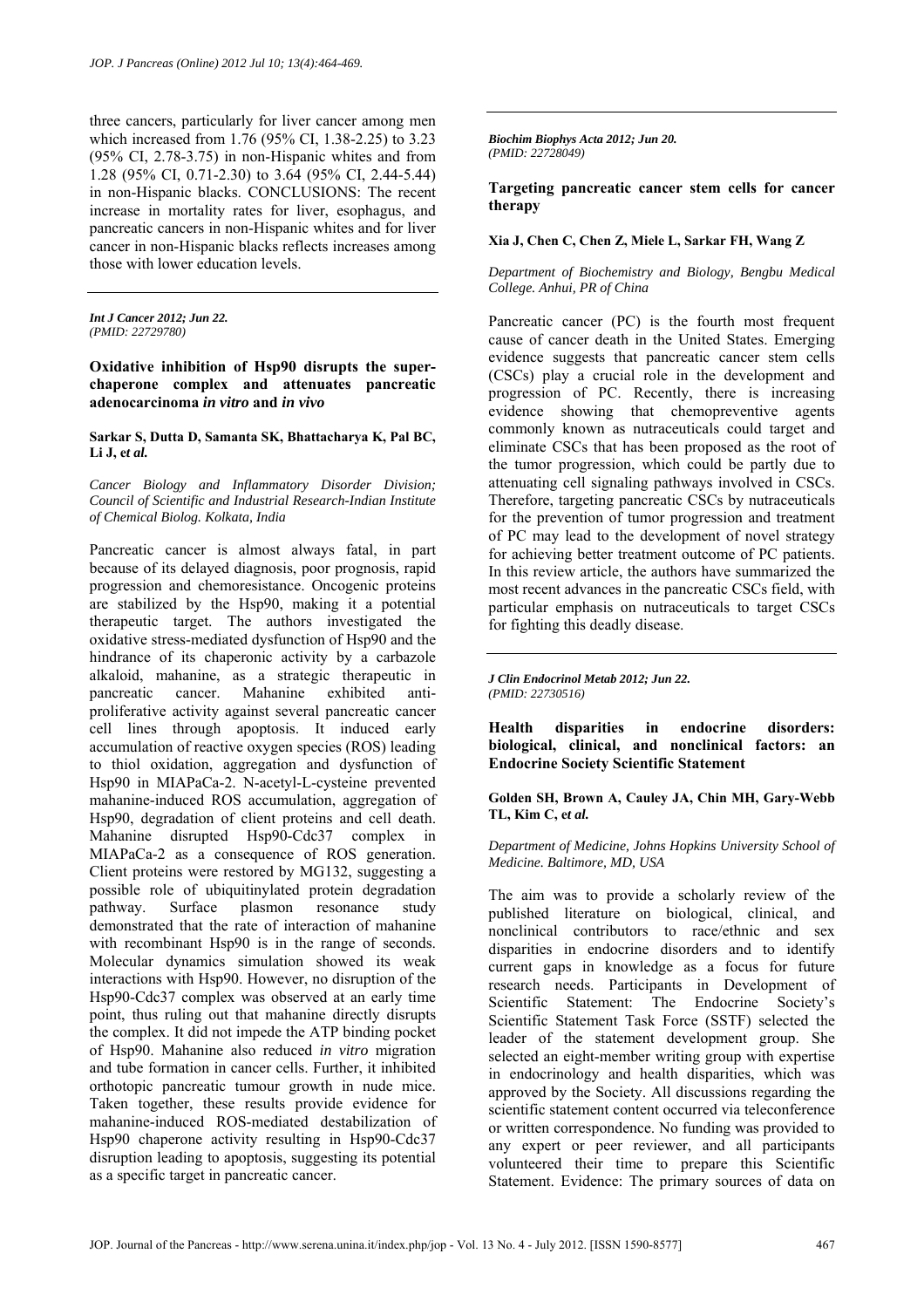global disease prevalence are from the World Health Organization. A comprehensive literature search of PubMed identified U.S. population-based studies. Search strategies combining Medical Subject Headings terms and keyword terms and phrases defined two concepts: 1) racial, ethnic, and sex differences including specific populations; and 2) the specific endocrine disorder or condition. The search identified systematic reviews, meta-analyses, large cohort and population-based studies, and original studies focusing on the prevalence and determinants of disparities in endocrine disorders. Consensus Process: The writing group focused on population differences in the highly prevalent endocrine diseases of type 2 diabetes mellitus and related conditions (prediabetes and diabetic complications) gestational diabetes metabolic syndrome with a focus on obesity and dyslipidemia, thyroid disorders, osteoporosis, and vitamin D deficiency. Authors reviewed and synthesized evidence in their areas of expertise. The final statement incorporated responses to several levels of review: 1) comments of the SSTF and the Advocacy and Public Outreach Core Committee; and 2) suggestions offered by the Council and members of The Endocrine Society. Conclusions: Several themes emerged in the statement, including a need for basic science, population-based, translational and health services studies to explore underlying mechanisms contributing to endocrine health disparities. Compared to non-Hispanic whites, non-Hispanic blacks have worse outcomes and higher mortality from certain disorders despite having a lower (e.g., macrovascular complications of diabetes mellitus and osteoporotic fractures) or similar (e.g., thyroid cancer) incidence of these disorders. Obesity is an important contributor to diabetes risk in minority populations and to sex disparities in thyroid cancer, suggesting that population interventions targeting weight loss may favorably impact a number of endocrine disorders. There are important implications regarding the definition of obesity in different race/ethnic groups, including potential underestimation of disease risk in Asian-Americans and overestimation in non-Hispanic black women. Ethnic-specific cutpoints for central obesity should be determined so that clinicians can adequately assess metabolic risk. There is little evidence that genetic differences contribute significantly to race/ethnic disparities in the endocrine disorders examined. Multilevel interventions have reduced disparities in diabetes care, and these successes can be modeled to design similar interventions for other endocrine diseases.

#### *IUBMB Life 2012; Jun 23. (PMID: 22730258)*

**Metformin reverses hexokinase and phosphofructokinase downregulation and intracellular distribution in the heart of diabetic mice** 

# **Da Silva D, Ausina P, Alencar EM, Coelho WS, Zancan P, Sola-Penna M**

### *Laboratório de Enzimologia e Controle do Metabolismo-LabECoM, Faculdade de Farmácia. UFRJ, Brazil*

Diabetes mellitus is characterized by hyperglycemia and its associated complications, including cardiomyopathy. Metformin, in addition to lowering blood glucose levels, provides cardioprotection for diabetic subjects. Glycolysis is essential to cardiac metabolism and its reduction may contribute to diabetic cardiomyopathy. Hexokinase (HK) and phosphofructokinase (PFK), rate-limiting enzymes of glycolysis, are downregulated in cardiac muscle from diabetic subjects, playing a central role on the decreased glucose utilization in the heart of diabetic subjects. Thus, the aim of this study was to determine whether metformin modulates heart HK and PFK from diabetic mice. Diabetes was induced by streptozotocin injection on male Swiss mice, which were treated for three consecutive days with 250 mg/kg metformin before evaluating HK and PFK activity, expression, and intracellular distribution on the heart of these subjects. The authors show that metformin abrogates the downregulation of HK and PFK in the heart of streptozotocin-induced diabetic mice. This effect is not correlated to alteration on the enzymes' transcription and expression. However, the intracellular distribution of both enzymes is altered in diabetic hearts that show increased activity of the soluble fraction when compared to the particulate fraction. Moreover, this pattern is reversed upon the treatment with metformin, which is correlated with the effects of the drug on the enzymes activity. Altogether, these results support evidences that metformin alter the intracellular localization of HK and PFK augmenting glucose utilization by diabetic hearts and, thus, conferring cardiac protection to diabetic subjects.

*Int J Colorectal Dis 2012; Jun 23. (PMID: 22729713)* 

**Increased risk of diabetes following perianal abscess: a population-based follow-up study** 

# **Wei PL, Keller JJ, Kuo LJ, Lin HC**

*Division of General Surgery, Department of Surgery, Taipei Medical University Hospital. Taipei, Taiwan* 

PURPOSE: It remains unclear whether perianal abscess is a prediabetes condition or the initial presentation of type 2 diabetes. Using a populationbased dataset, this study aimed to explore the risk of type 2 diabetes following perianal abscess. METHODS: The authors used data sourced from the Longitudinal Health Insurance Database 2000. In total, there were 1,419 adult patients with perianal abscess in the study group and 7,095 randomly selected subjects in the